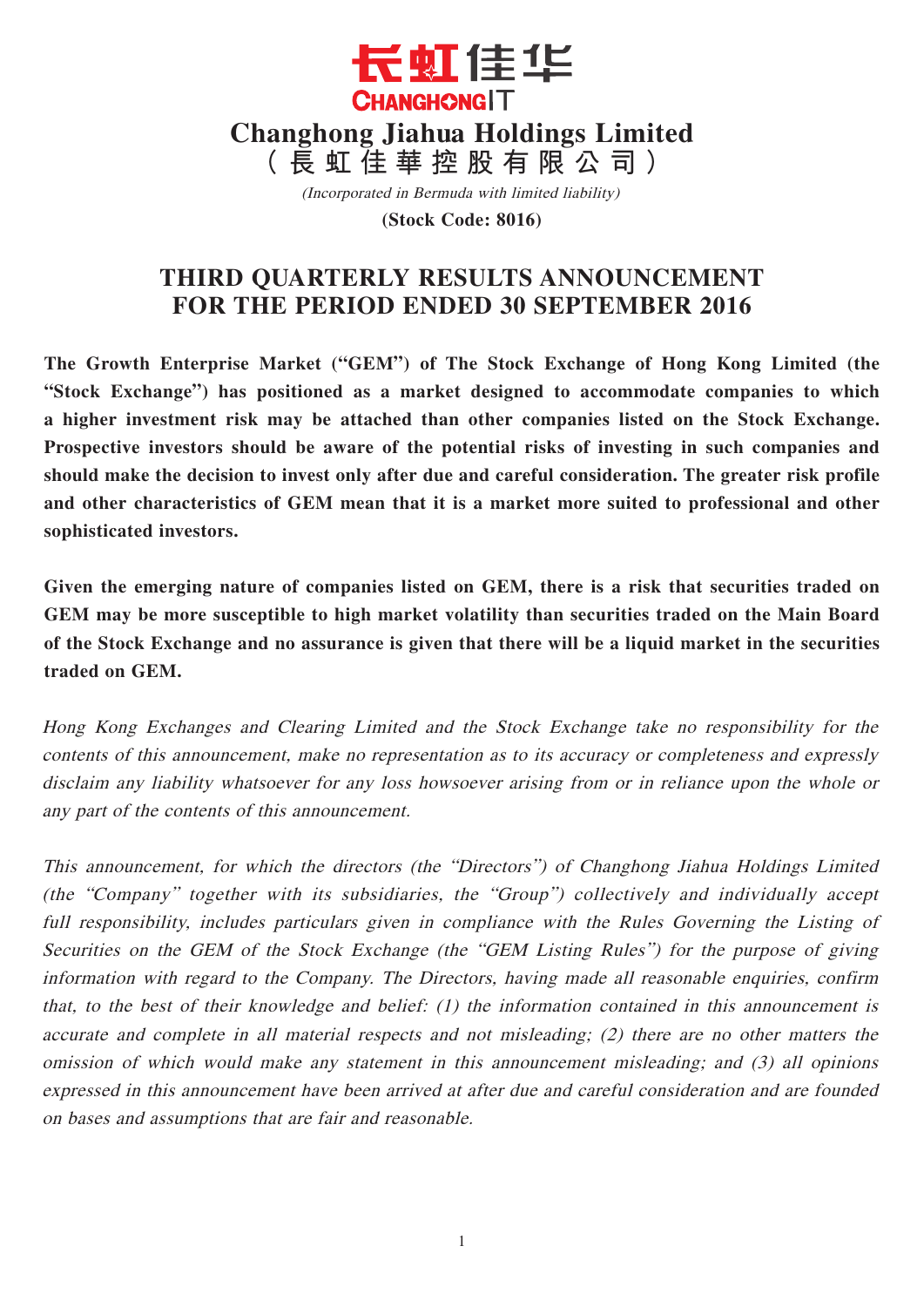### **HIGHLIGHTS**

The Group's consolidated revenue for the nine months period ended 30 September 2016 decreased by approximately 6.88% to HK\$13,195.21 million comparing with that for the same period in 2015. The Group achieved net profit of approximately HK\$170.65 million for the nine months ended 30 September 2016, representing an increase of approximately 39.95% comparing with that for the same period in 2015. This was due to a combination of various factors, including the scale down of the Group's consumer electronic products business, the fierce competition within the industry, the complicated global economy, the sluggish market demand, the influence of the Renminbi ("RMB") exchange rate fluctuation, the strengthening of product structure adjustment and cost control.

### **RESULTS**

The board of directors (the "Board") of the Company is pleased to announce the unaudited results of the Group for the three months period and nine months period ended 30 September 2016, together with the comparative figures for the corresponding periods of 2015, as follows:

|                                                      |                  | For the three months ended<br>30 September |             | For the nine months ended<br>30 September |                 |
|------------------------------------------------------|------------------|--------------------------------------------|-------------|-------------------------------------------|-----------------|
|                                                      |                  | 2016                                       | 2015        | 2016                                      | 2015            |
|                                                      | <b>Notes</b>     | <b>HK\$'000</b>                            | HK\$'000    | <b>HK\$'000</b>                           | <b>HK\$'000</b> |
| <b>Continuing operations</b>                         |                  |                                            |             |                                           |                 |
| Revenue                                              | $\overline{2}$   | 4,166,049                                  | 5,597,380   | 13,195,207                                | 14,169,944      |
| Cost of sales                                        |                  | (4,013,366)                                | (5,403,628) | (12, 661, 579)                            | (13,628,645)    |
| Gross profit                                         |                  | 152,683                                    | 193,752     | 533,628                                   | 541,299         |
| Other income                                         |                  | 10,407                                     | 1,390       | 12,120                                    | 9,409           |
| Administrative expenses                              |                  | (34,009)                                   | (25, 642)   | (96, 717)                                 | (91, 536)       |
| Distribution and selling expenses                    |                  | (66, 049)                                  | (82, 414)   | (191, 537)                                | (226, 207)      |
| Profit from operation                                |                  | 63,032                                     | 87,086      | 257,494                                   | 232,965         |
| Finance cost                                         |                  | (10, 276)                                  | (41, 041)   | (36, 104)                                 | (68, 161)       |
| Profit before taxation                               |                  | 52,756                                     | 46,045      | 221,390                                   | 164,804         |
| Income tax expense                                   | $\overline{4}$   | (9,196)                                    | (12,016)    | (51, 388)                                 | (39, 712)       |
| Profit for the period from continuing operations     |                  | 43,560                                     | 34,029      | 170,002                                   | 125,092         |
| <b>Discontinued operation</b>                        |                  |                                            |             |                                           |                 |
| Profit/(Loss) from discontinued operation            | $\boldsymbol{7}$ | (141)                                      | (1,306)     | 644                                       | (3,160)         |
| Profit for the period                                |                  | 43,419                                     | 32,723      | 170,646                                   | 121,932         |
| Profit for the period attributed to                  |                  |                                            |             |                                           |                 |
| owners of the Company<br>-from continuing operations |                  | 43,560                                     | 34,029      | 170,002                                   | 125,092         |
| -from discontinued operation                         | $\boldsymbol{7}$ | (141)                                      | (1,306)     | 644                                       | (3,160)         |
|                                                      |                  | 43,419                                     | 32,723      | 170,646                                   | 121,932         |
|                                                      |                  |                                            |             |                                           |                 |
| Earnings per share                                   |                  |                                            |             |                                           |                 |
| From continuing and discontinued operations          |                  |                                            |             |                                           |                 |
| Basic and diluted (HK cents)                         | $\mathfrak{I}$   | 1.69                                       | 1.27        | 6.64                                      | 4.74            |
| From continuing operations                           |                  |                                            |             |                                           |                 |
| Basic and diluted (HK cents)                         | $\mathfrak{I}$   | 1.69                                       | 1.32        | 6.61                                      | 4.87            |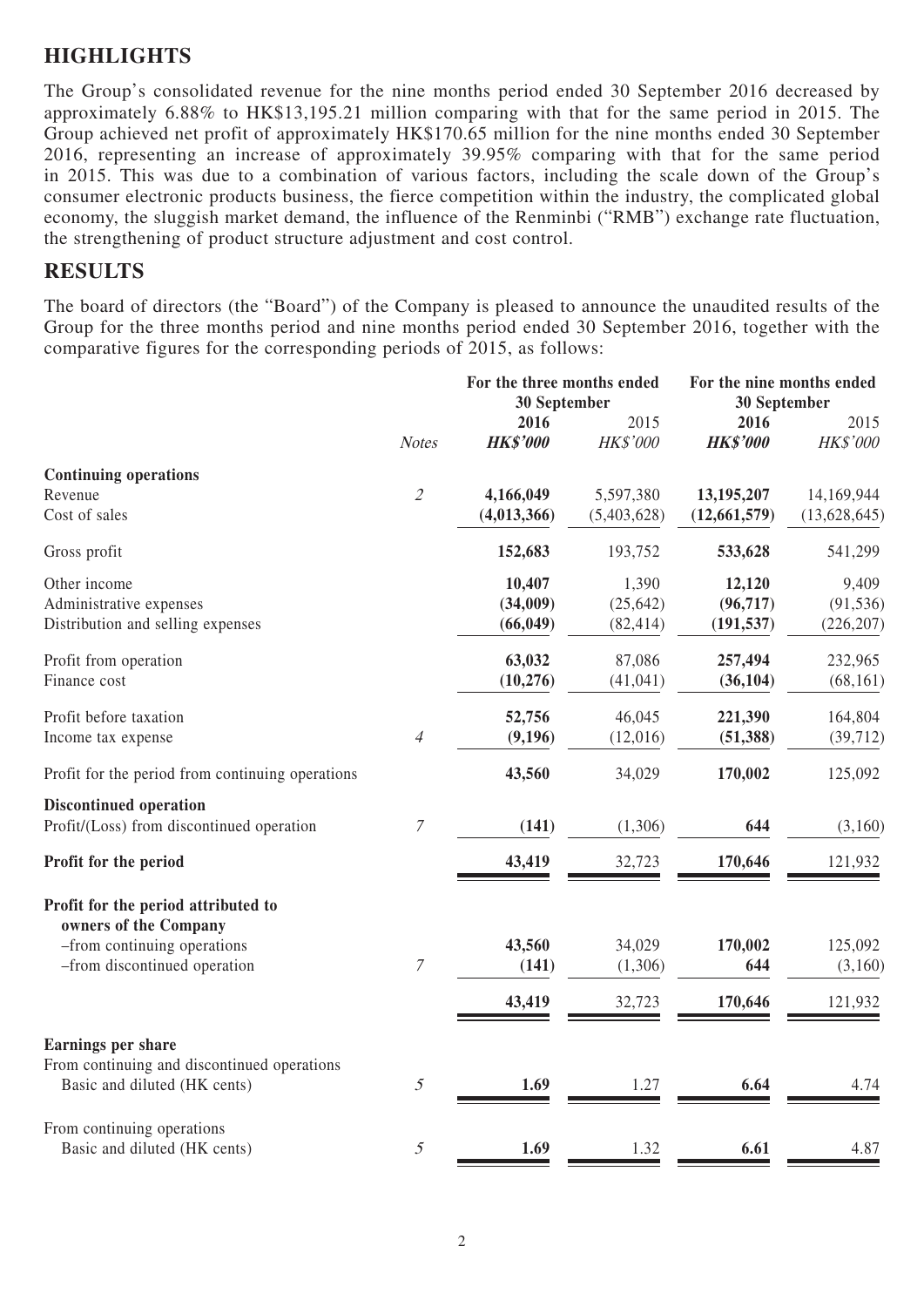Notes:

#### **1. BASIS OF PREPARATION**

The unaudited quarterly financial statements have been prepared in accordance with Hong Kong Financial Reporting Standards ("HKFRSs") issued by the Hong Kong Institute of Certified Public Accountants (the "HKICPA"). In addition, these financial statements include applicable disclosures required by the GEM Listing Rules and by the Hong Kong Companies Ordinance (Cap. 622).

#### **2. REVENUE**

The principal activities of the Group are the provision of professional integrated information technology ("IT") solutions and services, and distribution of IT corporate products, digital products, and self developed products.

Revenue represents net amount received and receivable for the sale of different types of IT products, self developed products, provision of professional integrated IT solutions and services and corresponding sales related taxes. The amounts of each significant category of revenue recognised in revenue for the period ended 30 September 2016 and 2015 are as follows:

|                       | 2016            | 2015       |
|-----------------------|-----------------|------------|
|                       | <b>HK\$'000</b> | HK\$'000   |
| IT Consumer Products  | 6,941,161       | 10,043,962 |
| IT Corporate Products | 3,401,406       | 3,523,051  |
| Others                | 2,852,640       | 602,931    |
|                       | 13,195,207      | 14,169,944 |

#### **3. SEGMENT INFORMATION**

The chief operating decision maker, for the purposes of resource allocation and assessment of segment performance focuses on types of goods or services delivered or provided as they collectively make strategic decision towards the Group's entity operation.

The Company had ceased Consumer Electronic Products segment since July 2015 after the business discontinuation of Changhong Overseas Development Limited ("CHOD") following an internal review of the Company in June 2015. For details, please refer note 7 and the paragraph headed "Business Review" of this announcement.

The Group's reportable and operating segments are as follows:

- (a) IT Consumer Products distribution of IT consumer products which include mainly personal computers ("PC"), digital products and IT accessories.
- (b) IT Corporate Products distribution of IT corporate products which include mainly storage products, minicomputers, networking products, personal computer servers, intelligent building management system ("IBMS") products and unified communication and contact centre ("UC  $& CC$ ") products.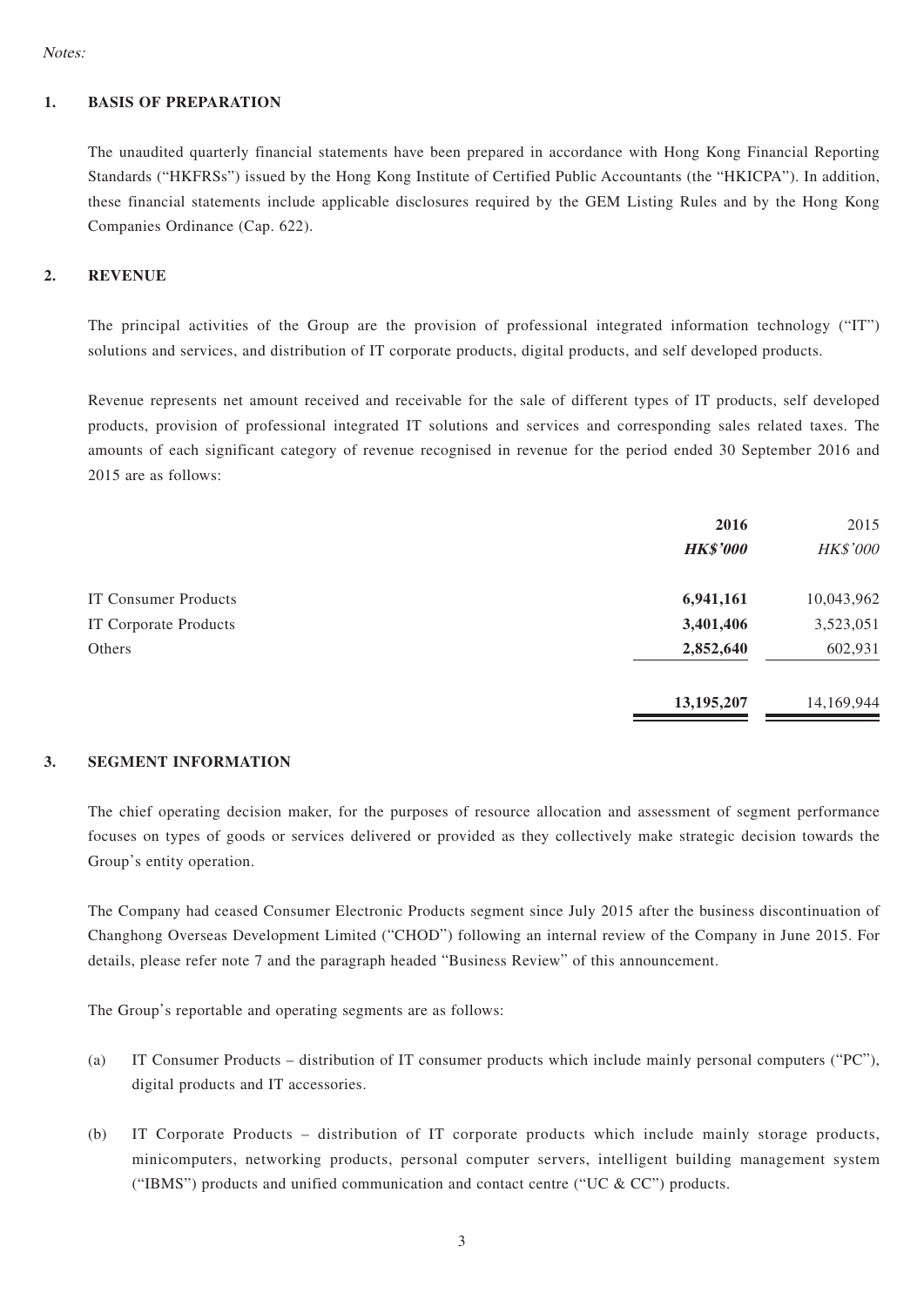(c) Others – distribution of smartphones and development of its own brand products but not limited to mobile location-based service ("LBS") products and provision of professional integrated IT solutions and services.

Segment profit represents the profit earned by each segment without allocation of other income, finance cost as well as unallocated head office and corporate expenses. The measure is for the purposes of resource allocation and performance assessment.

The following is an analysis of the Group's revenue and results by reportable and operating segment for the period ended 30 September 2016 and 2015:

|                                                                                 | 2016                                          |                                                |                                  |                                  |
|---------------------------------------------------------------------------------|-----------------------------------------------|------------------------------------------------|----------------------------------|----------------------------------|
|                                                                                 | IT<br>Consumer<br>products<br><b>HK\$'000</b> | IT<br>Corporate<br>products<br><b>HK\$'000</b> | <b>Others</b><br><b>HK\$'000</b> | <b>Total</b><br><b>HK\$'000</b>  |
| Revenue                                                                         |                                               |                                                |                                  |                                  |
| External sales                                                                  | 6,941,161                                     | 3,401,406                                      | 2,852,640                        | 13,195,207                       |
| <b>Segment profit</b>                                                           | 112,952                                       | 201,915                                        | 17,872                           | 332,739                          |
| Other income<br>Finance costs<br>Unallocated head office and corporate expenses |                                               |                                                |                                  | 12,120<br>(36, 104)<br>(87, 365) |
| Profit before tax                                                               |                                               |                                                |                                  | 221,390                          |
|                                                                                 |                                               |                                                | 2015                             |                                  |
|                                                                                 | IT<br>Consumer<br>products<br>HK\$'000        | IT<br>Corporate<br>products<br>HK\$'000        | Others<br>HK\$'000               | Total<br>HK\$'000                |
| Revenue                                                                         |                                               |                                                |                                  |                                  |
| External sales                                                                  | 10,043,962                                    | 3,523,051                                      | 602,931                          | 14,169,944                       |
| Segment profit                                                                  | 96,719                                        | 213,532                                        | 4,841                            | 315,092                          |
| Other income<br>Finance costs<br>Unallocated head office and corporate expenses |                                               |                                                |                                  | 9,409<br>(68, 161)<br>(91, 536)  |
| Profit before tax                                                               |                                               |                                                |                                  | 164,804                          |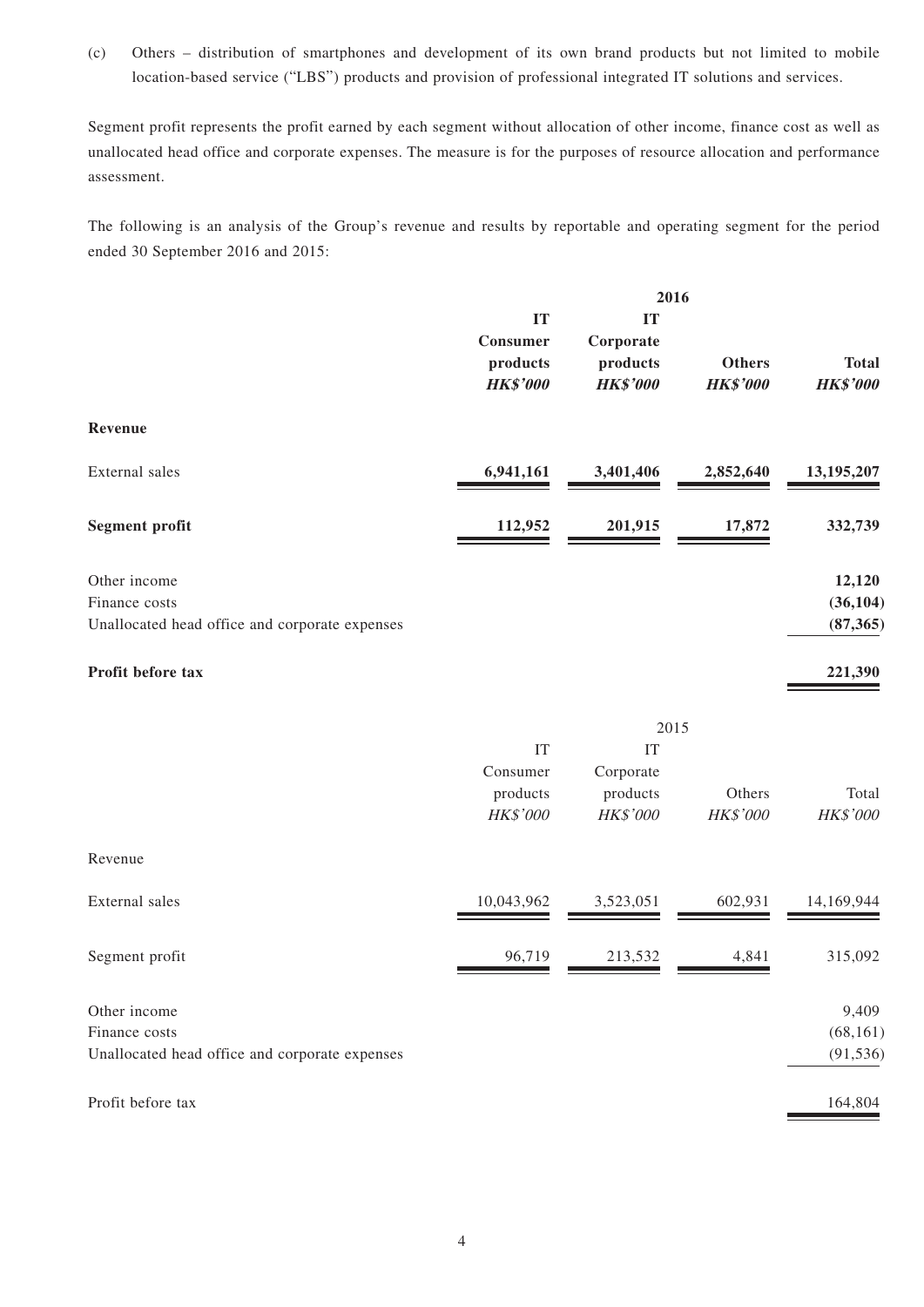#### **Geographical information**

The following provides an analysis of the Group's sales by geographical market for the period ended 30 September 2016 and 2015, based on the origin of the goods:

|                 | 2016<br><b>HK\$'000</b> | 2015<br>HK\$'000 |
|-----------------|-------------------------|------------------|
| Mainland, China | 13,158,061              | 14, 143, 677     |
| Other regions   | 37,146                  | 26,267           |
|                 | 13,195,207              | 14,169,944       |

#### **4. INCOME TAX EXPENSE**

Taxes on profit assessable elsewhere have been calculated at the rates of tax prevailing in the countries or regions in which the Group operates, based on existing legislations, interpretations and practices in respect thereof.

Hong Kong profits tax is calculated at 16.5% of the estimated assessable profit for the period ended 30 September 2016 and 2015.

Under the Law of the PRC on Enterprise Income Tax (the "EIT Law") and Implementation Regulation of the EIT Law, the tax rates of the Company's PRC subsidiaries is 25% for the period ended 30 September 2016 and 2015.

The Group did not have any significant unprovided deferred tax liabilities (including withholding tax) in respect of the period.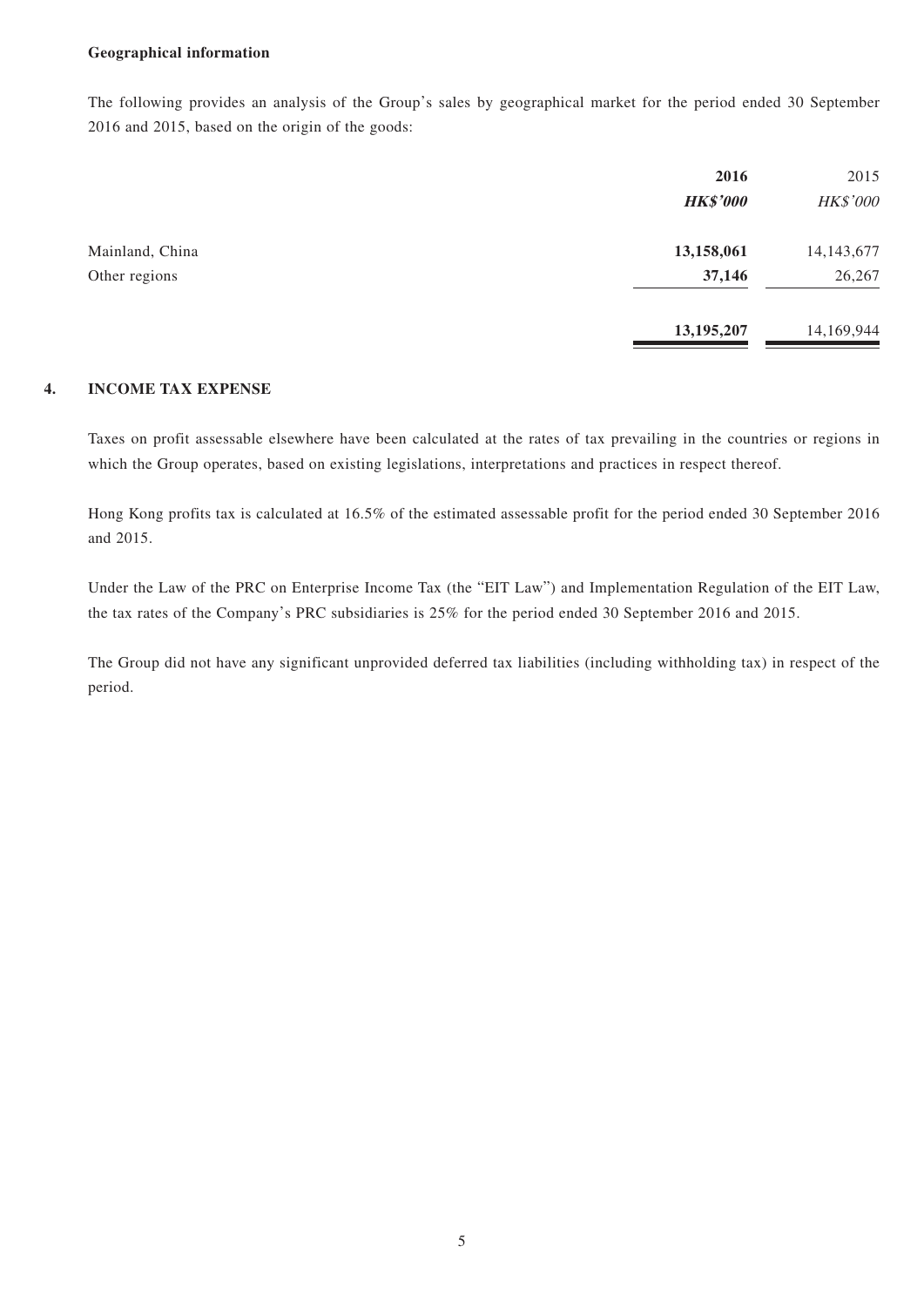#### **5. EARNINGS PER SHARE**

#### **From continuing and discontinued operations**

The calculation of the basic and diluted earnings per share attributable to owners of the Company is based on the following data:

|                                                  | For the three months ended<br>30 September |                 | For the nine months ended<br>30 September |           |
|--------------------------------------------------|--------------------------------------------|-----------------|-------------------------------------------|-----------|
|                                                  |                                            |                 |                                           |           |
|                                                  | 2016                                       | 2015            | 2016                                      | 2015      |
|                                                  | <b>HK\$'000</b>                            | <b>HK\$'000</b> | <b>HK\$'000</b>                           | HK\$'000  |
| <b>Earnings</b>                                  |                                            |                 |                                           |           |
| Profit for the year attributable to owners of    |                                            |                 |                                           |           |
| the Company                                      | 43,419                                     | 32,723          | 170,646                                   | 121,932   |
|                                                  | 2016                                       | 2015            | 2016                                      | 2015      |
|                                                  | $\bm{v}$                                   | '000            | $\boldsymbol{\it '000}$                   | '000      |
| <b>Number of Share</b>                           |                                            |                 |                                           |           |
| Weighted average number of ordinary shares and   |                                            |                 |                                           |           |
| convertible preference shares for the purpose of |                                            |                 |                                           |           |
| basic and diluted earnings per share             | 2,570,520                                  | 2,570,520       | 2,570,520                                 | 2,570,520 |

As there was no diluted shares during the three months and the nine months ended 30 September 2016 and 2015, the diluted earnings per share was same as basic earnings per share.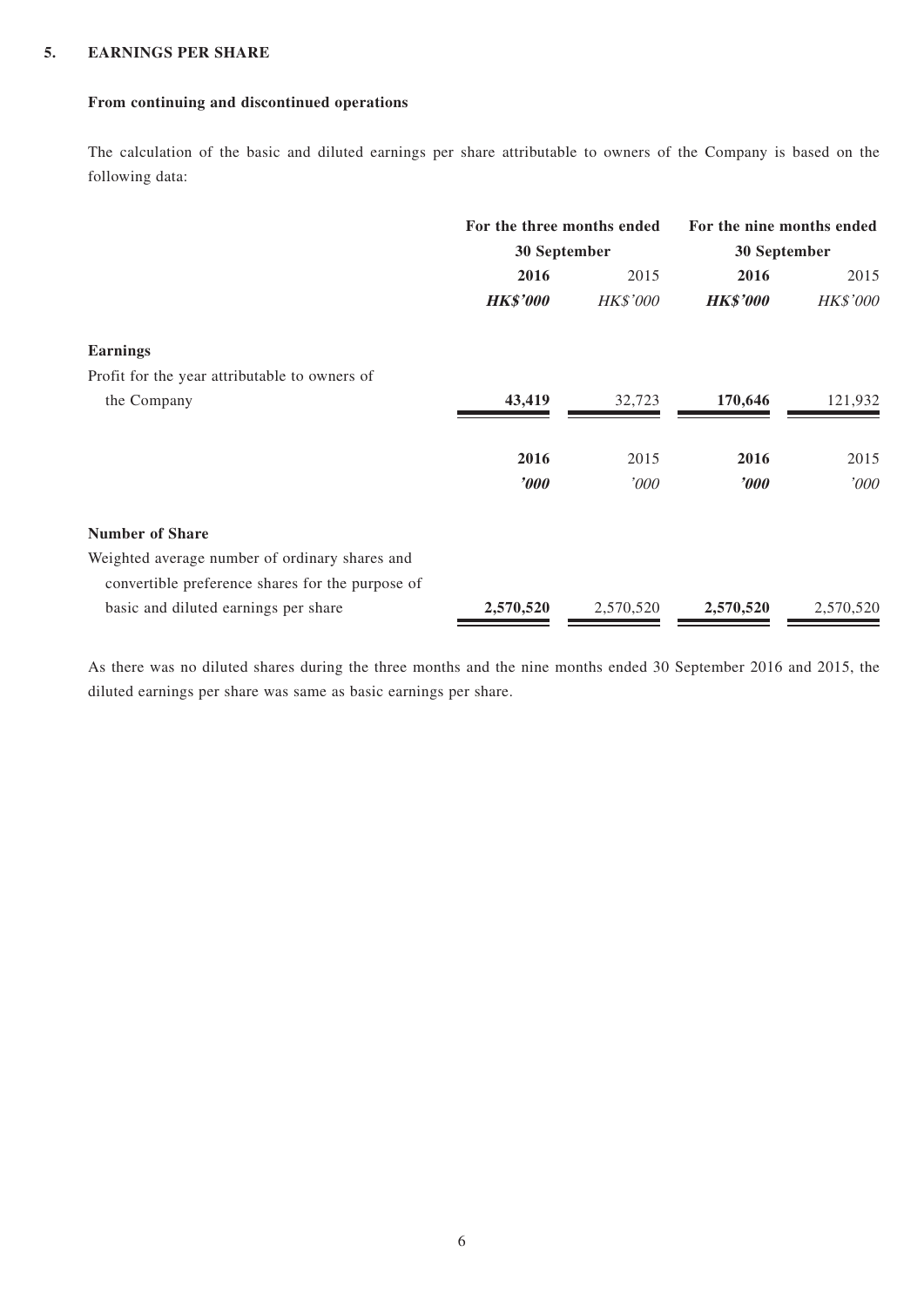#### **From continuing operations**

The calculation of the basic and diluted earnings per share from continuing operation attributable to the owners of the Company is based on the following data:

|                                                | For the three months ended<br>30 September |                 | For the nine months ended<br>30 September |                 |
|------------------------------------------------|--------------------------------------------|-----------------|-------------------------------------------|-----------------|
|                                                |                                            |                 |                                           |                 |
|                                                | 2016                                       | 2015            | 2016                                      | 2015            |
|                                                | <b>HK\$'000</b>                            | <b>HK\$'000</b> | <b>HK\$'000</b>                           | <b>HK\$'000</b> |
| <b>Earnings</b>                                |                                            |                 |                                           |                 |
| Profit for the year attributable to owners of  |                                            |                 |                                           |                 |
| the Company                                    | 43,419                                     | 32,723          | 170,646                                   | 121,932         |
| Add:                                           |                                            |                 |                                           |                 |
| (Profit)/Loss for the period from discontinued |                                            |                 |                                           |                 |
| operation                                      | 141                                        | 1,306           | (644)                                     | 3,160           |
| Earnings for the purpose of basic and diluted  |                                            |                 |                                           |                 |
| earnings per share from continuing operations  | 43,560                                     | 34,029          | 170,002                                   | 125,092         |

The denominators used are the same as those detailed above for both basic and diluted earnings per share.

#### **From discontinued operation**

The basic and diluted loss per share from discontinued operation for the three months ended 30 September 2016 is HK0.005 cents (2015: HK0.05 cents) based on the loss for the period of approximately HK\$141,000 (2015: HK\$1.31 million). Whereas the basic and diluted earnings per share from discontinued operation for the nine months ended 30 September 2016 is HK0.025 cents (2015 loss: HK0.12 cents) based on the profit for the period of approximately HK\$644,000 (2015 loss: HK\$3.16 million).

The denominators used are the same as those detailed above for both basic and diluted earnings per share.

### **6. RESERVES**

During the period under review, there was no movement to and from any reserves.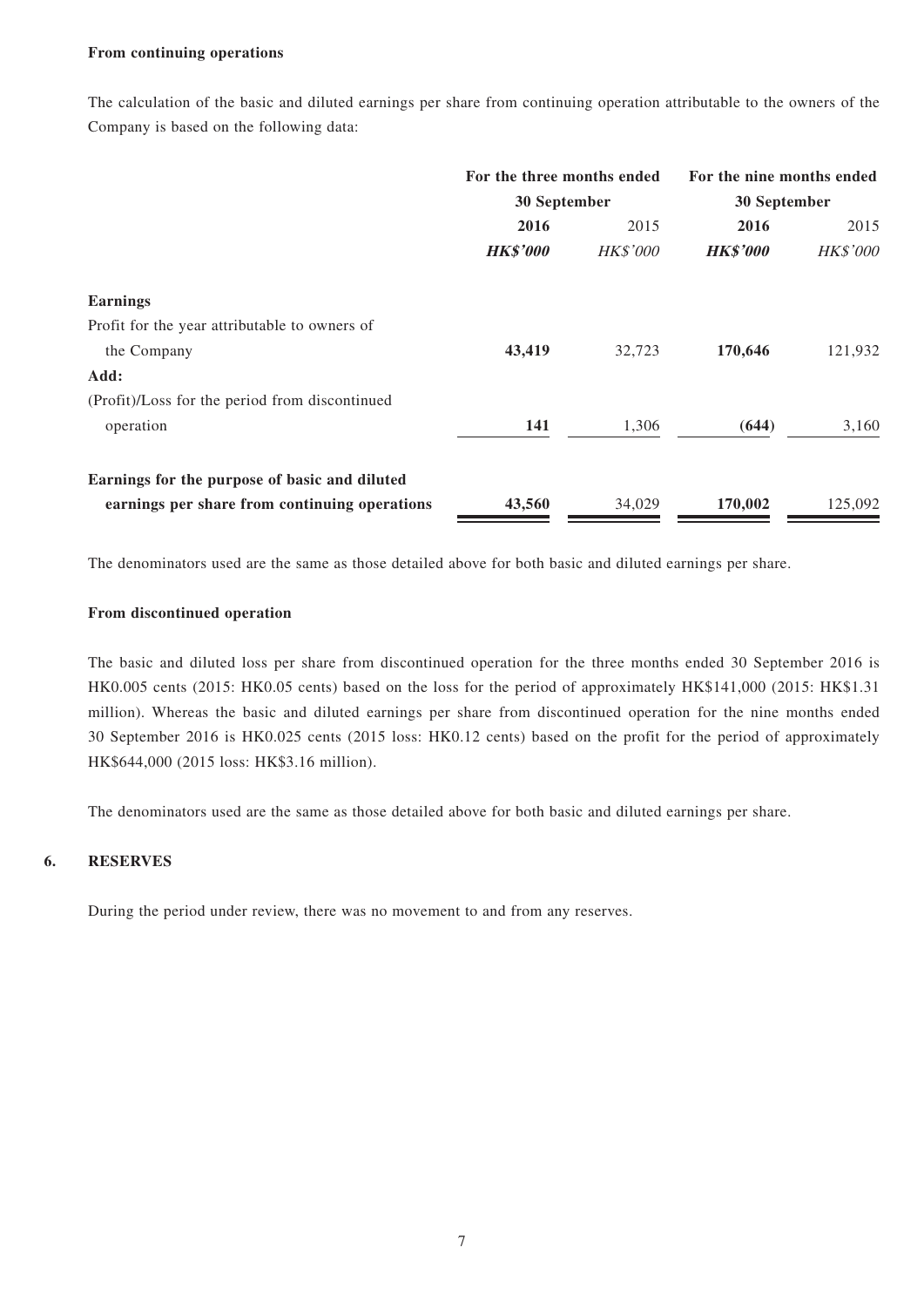#### **7. DISCONTINUED OPERATION**

The results of the consumer electronic products for the period ended 30 September 2016 and 2015 were as follows:

|                                                          | 2016            | 2015            |
|----------------------------------------------------------|-----------------|-----------------|
|                                                          | <b>HK\$'000</b> | <b>HK\$'000</b> |
| Revenue                                                  | 372             | 147,772         |
| Cost of sales                                            | (729)           | (147, 155)      |
| Gross (loss)/profit                                      | (357)           | 617             |
| Other income                                             | 246             | 34              |
| Distribution of selling expenses                         |                 | (795)           |
| Administrative expenses                                  | 797             | (2,978)         |
| Finance costs                                            | (42)            | (38)            |
| Profit/(loss) before taxation                            | 644             | (3,160)         |
| Income tax expenses                                      |                 |                 |
| Profit/(loss) for the period from discontinued operation | 644             | (3,160)         |

## **DIVIDENDS**

The Directors do not recommend the payment of any dividend for the period ended 30 September 2016 (2015: nil).

The payment of a final dividend of HK\$0.02 per share for the year ended 31 December 2015 has been resolved and declared at the general meeting of the Company held on 19 May 2016. The date of payment was on 7 June 2016.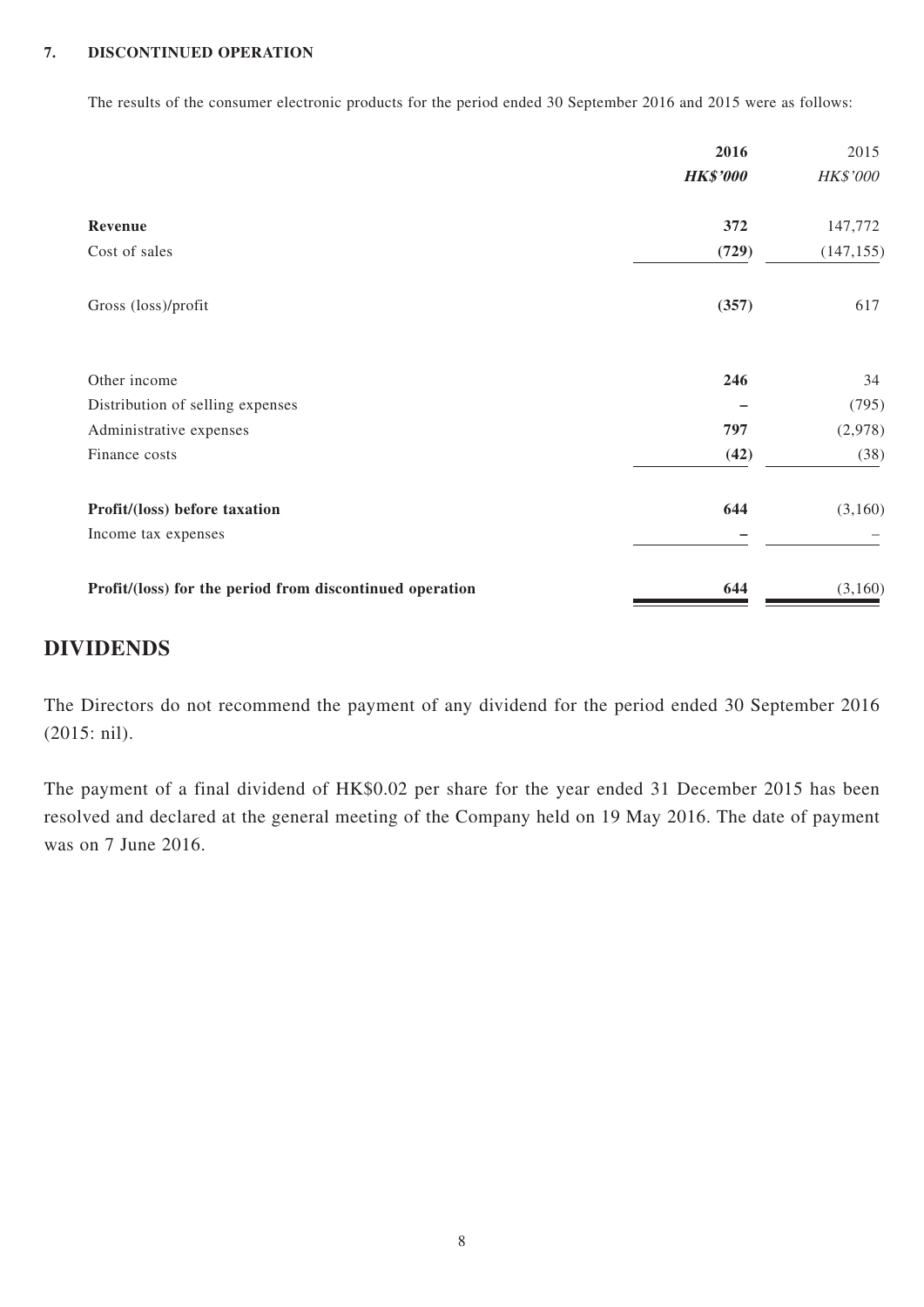### **BUSINESS REVIEW**

For the nine months ended 30 September 2016, global economic recovery remained slow and imbalance with economic prospects continue to be relatively sluggish. China continued to strengthen its coordination in macroeconomic policies which saw the economy gradually stabilized in the third quarter of 2016 with consumption increased while maintaining its stability, however, export still remained weak. In the first three quarters of 2016, the Group strived to facilitate the layout and expansion of big data mining, cloud services and other emerging businesses, continued to forge its internet marketing platform, introduced new product lines like smart life, audiovisual entertainment and others. At the same time, the Group strengthened its risk management and control as well as processed optimization to promote the overall stability and efficient business development. For the nine months ended 30 September 2016, the Group maintained stable operation of the core businesses and achieved a sound earnings growth.

For the nine months ended 30 September 2016, the Group recorded revenue of approximately HK\$13,195.21 million, representing a decrease of 6.88% as compared with that in the corresponding period of the last financial year due to the impact of the RMB exchange rate fluctuation. The overall gross profit margin in the first three quarters of 2016 was 4.04%, representing an increase of approximately 0.22% as compared with that in the corresponding period of the last financial year, such increase was mainly due to the adjustment of the Group's low gross profit margin of its IT consumer product lines and at the same time maintaining the stable benefits of its IT corporate product lines. For the nine months ended 30 September 2016, profit attributable to shareholders amounted to approximately HK\$170.65 million, representing an increase of 39.95% as compared with that in the corresponding period of the last financial year, and basic earnings per share amounted to HK6.64 cents, representing an increase of approximately HK1.90 cents as compared with HK4.74 cents in the corresponding period of the last financial year.

**IT consumer products distribution business:** due to the slow-moving demand of the PC market globally and in China, the Group reduced those product lines with relatively lower gross profit margin and higher market risk. At the same time, it accelerated its assets turnover and controlled its expenses stringently. Hence, the revenue of the Group's IT consumer products distribution business decreased by 30.89% to HK\$6,941.16 million as compared with that in the corresponding period of last year, however, profit was up by 16.78% to HK\$112.95 million as compared with that in the corresponding period of last year.

**IT corporate products distribution business:** the Group continued to deepen the cooperation with international IT providers in terms of localization, domestic brands and production in the software aspects. It accelerated the application and implementation of comprehensive industry solution in big data mining and cloud services, increased the investments and optimization of its technology system and professional service system. Due to the impact of exchange rate fluctuation, the revenue of the Group's IT corporate products distribution business decreased by 3.45% to HK\$3,401.41 million as compared with that in the corresponding period of last year and profit was down by 5.44% to HK\$201.92 million.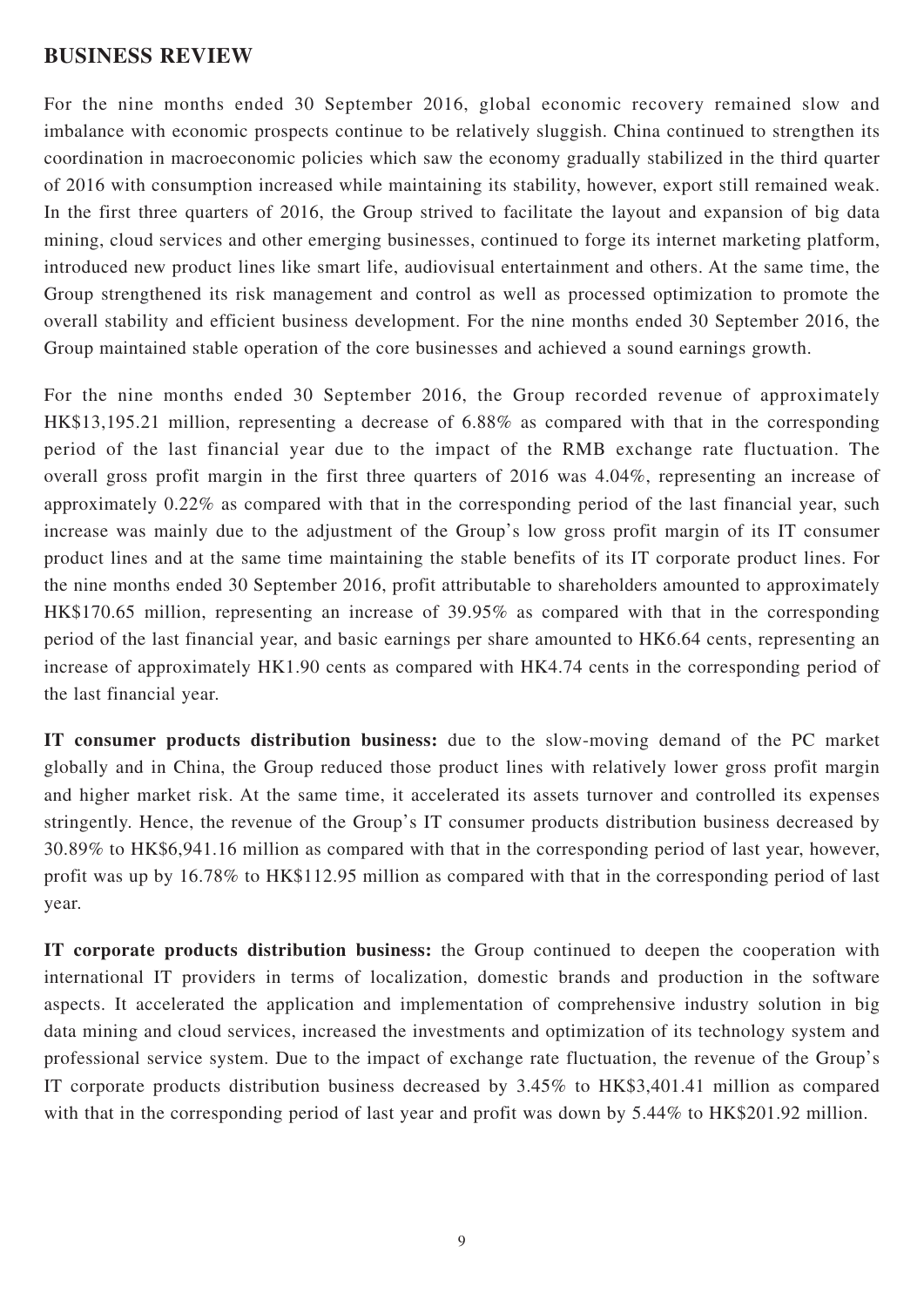**Other business:** the revenue of other business increased by 373.13% to HK\$2,852.64 million as compared with that in the corresponding period of last year whilst its profit increased by 269.16% to HK\$17.87 million as a result of the strengthening of the commercial cooperation in location-based service business.

To enhance the trading liquidity of the shares of the Company and to promote the Company's corporate image to public investors, the Company submitted an application for the Transfer of Listing to the Stock Exchange on 28 April 2015 and 6 November 2015 respectively. The application lapsed on 6 May 2016 and no re-submission has been made at this stage. For further details, please refer to the announcements of the Company dated 28 April 2015, 6 November 2015 and 6 May 2016. The Company may make resubmission as and when the Board considers appropriate and further updates will be provided by the Company from time to time as and when appropriate.

In 2015, the management of Changhong Overseas Development Limited ("CHOD") reported to the Board that a former employee of CHOD had misappropriated certain assets of CHOD and the case was reported to the Hong Kong Police on 14 June 2015 (the "Incident"). The Incident had a material adverse impact on the financial position of the CHOD. An independent committee has been established to investigate the Incident. As at the date of this announcement, most claims/suits have been settled between the purported suppliers and CHOD and only negotiation with one purported supplier was still continuing but no further action has been taken by that particular supplier. For further details, please refer to the announcements of the Company dated 15 June 2015, 19 June 2015, 20 July 2015 and 19 October 2015. Further updates will be provided by the Company from time to time as and when appropriate.

On 13 April 2016, Mr. Tang Yun tendered his resignation as an executive director with effect from 13 April 2016 as Mr. Tang Yun would like to devote more time to his other business commitments. For further details, please refer to the announcement of the Company dated on the even date.

### **OUTLOOK**

China's economy is expected to be moderately stable in 2016 and accelerates its structural reform of the supply front while maintaining the total demand. The Group will continue its corporate development strategy, deepen the development of big data mining and build up nationwide marketing service platforms. Meanwhile, it will promote the optimization and upgrading of its internet business-tobuisness marketing platforms and be innovative in business models of integrated development. The Group will continue to commit to providing more business opportunities and value-added services for its partners and cooperate with them by creating a win-win ecophere, thereby create greater value for the shareholders.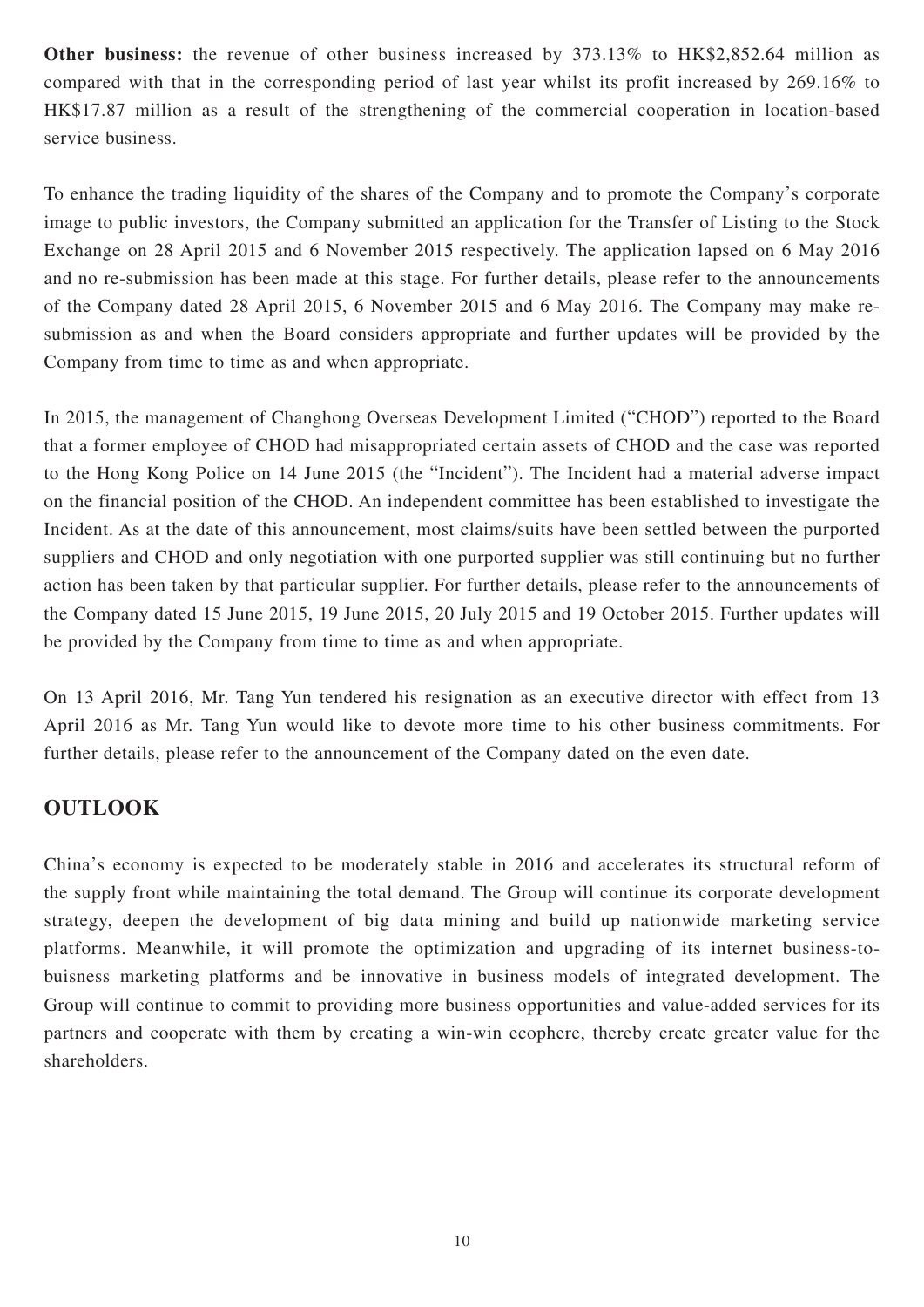### **CORPORATE GOVERNANCE**

The Company endeavours to adopt prevailing best corporate governance practices. For the nine months ended 30 September 2016, the Company had complied with all the code provisions set out in the Corporate Governance Code contained in Appendix 15 of the GEM Listing Rules.

### **AUDIT COMMITTEE**

The primary responsibilities of the audit committee of the Company (the "Audit Committee") are to review and supervise the financial reporting process and internal control system of the Group. The members of the Audit Committee are Mr. Jonathan Chan Ming Sun (chairman), Mr. Robert Ip Chun Chung, Mr. Sun Dongfeng and Mr. Cheng Yuk Kin.

The Audit Committee has reviewed the Group's results for the period ended 30 September 2016 and has provided advice and comments thereon.

### **REMUNERATION COMMITTEE**

The primary responsibilities of the remuneration committee of the Company (the "Remuneration Committee") are to review and make recommendation for the remuneration policy of the directors and senior management. The members of the Remuneration Committee are Mr. Jonathan Chan Ming Sun (chairman), Mr. Robert Ip Chun Chung, Mr. Sun Dongfeng and Mr. Zhu Jianqiu.

### **NOMINATION COMMITTEE**

The primary responsibilities of the nomination committee of the Company (the "Nomination Committee") are to formulate nomination policy and make recommendation to the Board on nomination and appointment of directors and board succession. The members of the Nomination Committee are Mr. Zhao Yong (chairman), Mr. Robert Ip Chun Chung, Mr. Sun Dongfeng and Mr. Jonathan Chan Ming Sun.

# **PURCHASE, SALE AND REDEMPTION OF THE COMPANY'S LISTING SECURITIES**

During the period under review, neither the Company nor any of its subsidiaries had purchased, sold or redeemed any of the Company's listed securities.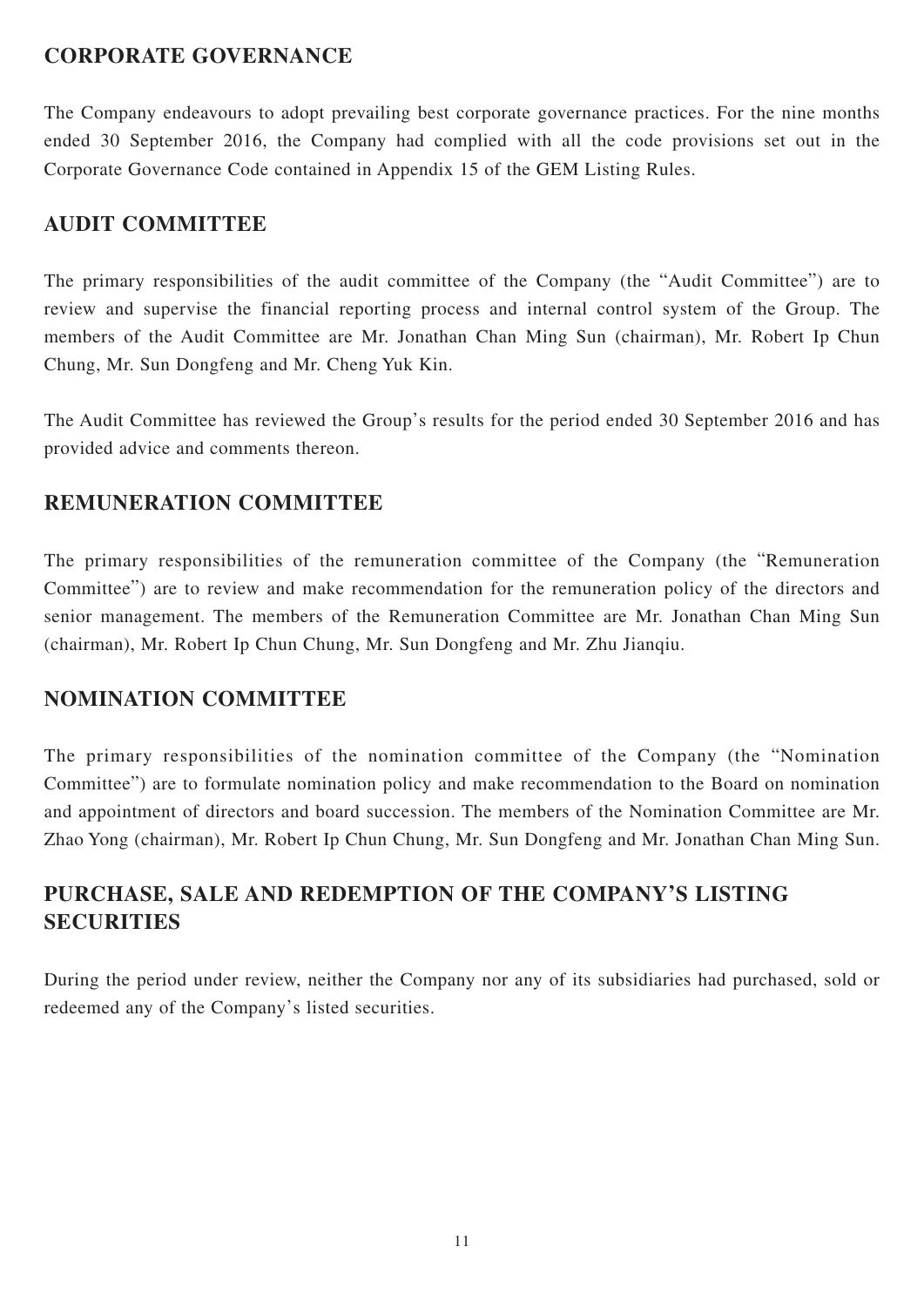## **INTERESTS OF THE DIRECTORS IN THE COMPANY**

As at 30 September 2016, the interests or short positions of the Directors and chief executives of the Company in the ordinary shares of the Company (the "Shares"), underlying Shares or debentures of the Company or any of its associated corporations (within the meaning of Part XV of the Securities and Futures Ordinance (Chapter 571 of the laws of Hong Kong) (the "SFO")) which are required (a) to be notified to the Company and the Stock Exchange pursuant to Division 7 and 8 of Part XV of the SFO (including interests or short positions which they are taken or deemed to have under such provisions of the SFO); or (b) pursuant to Section 352 of the SFO, to be recorded in the register referred to therein; or (c) have to be notified to the Company and the Stock Exchange pursuant to the required standards of dealing by directors as referred to in Rule 5.46 of the GEM Listing Rules were as fallows:

|                                                  |                                       | Number of           | Approximate   |
|--------------------------------------------------|---------------------------------------|---------------------|---------------|
|                                                  |                                       | ordinary            | percentage of |
| <b>Name of Director</b>                          | Capacity                              | <b>Shares</b> held  | interest      |
| Mr. Zhu Jianqiu<br>("Mr. Zhu") ( <i>Note 1</i> ) | Interests in a controlled corporation | $82,415,762 \; (L)$ | 5.67%         |

### Notes:

(1) Mr. Zhu is the sole shareholder of the Typical Faith Limited, which in turn is holding the 82,415,762 Shares.

Save as disclosed in this paragraph, as at 30 September 2016, none of the Directors or chief executives of the Company had interests in any securities of the Company or any of its associated corporations (within the meaning of Part XV of the SFO) which are required (a) to be notified to the Company and the Stock Exchange pursuant to Divisions 7 and 8 of Part XV of the SFO (including interests or short positions which they are taken or deemed to have under such provisions of the SFO); or (b) pursuant to section 352 of the SFO, to be recorded in the register referred to therein; or (c) have to be notified to the Company and the Stock Exchange pursuant to the required standards of dealing by directors as referred to in Rule 5.46 of the GEM Listing Rules.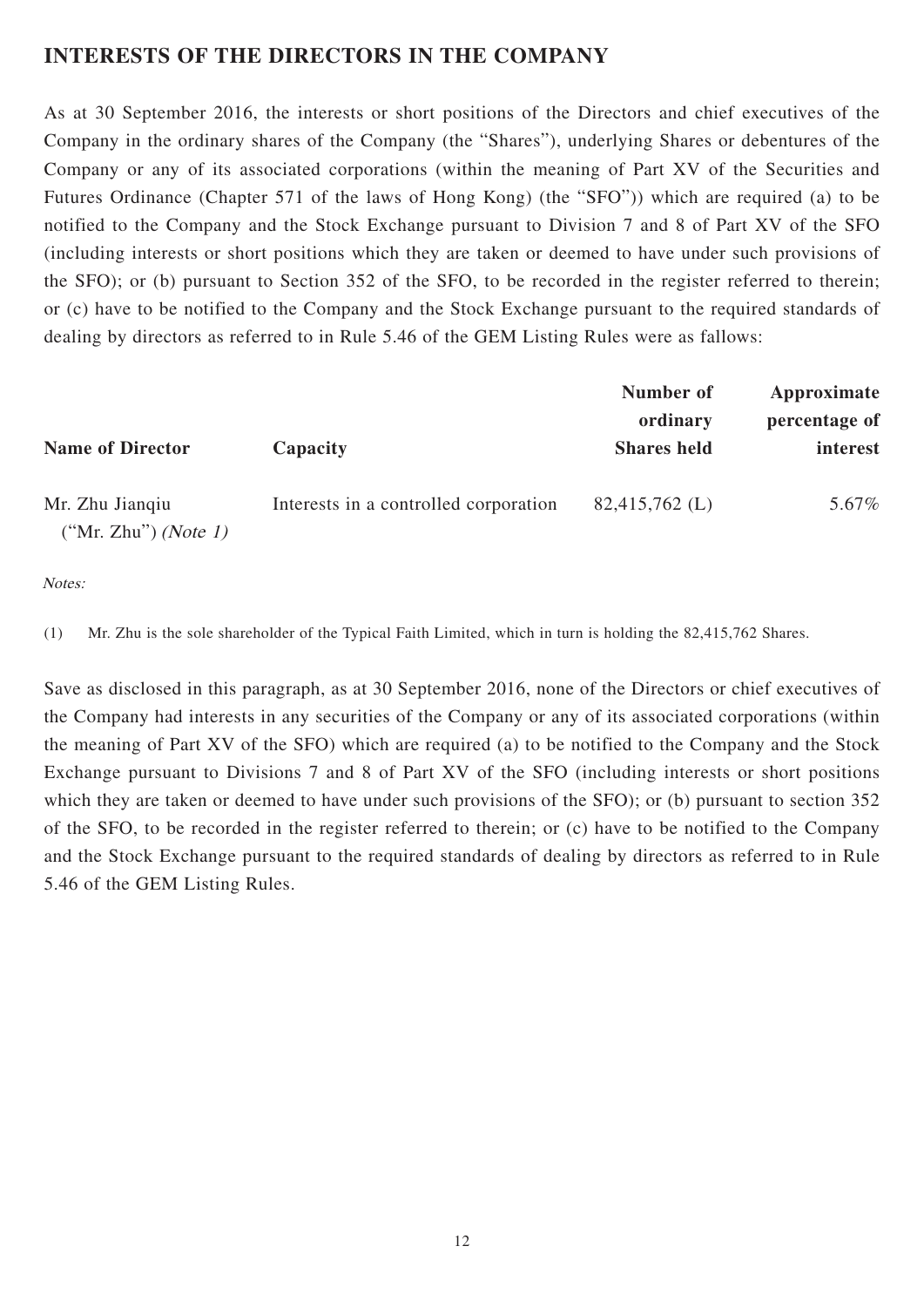## **DIRECTORS' RIGHTS TO ACQUIRE SHARES OR DEBENTURES**

At no time during the period under review were rights to acquire benefits by means of the acquisition of shares in or debentures of the Company granted to any Director or their respective spouse or minor children, or were any such rights exercised by them; or was the Company, its holding company, or any of its subsidiaries a party to any arrangement to enable the directors to acquire such rights in any other body corporate.

## **INTERESTS OF THE SUBSTANTIAL SHAREHOLDERS IN THE COMPANY**

So far as was known to the Directors, as at 30 September 2016, the interests or short position of the persons or companies (not being a Director or chief executive of the Company) whose interests in the Shares or underlying Shares or debentures of the Company which would fall to be disclosed or were notified to the Company and the Stock Exchange pursuant to the positions under Divisions 2 and 3 of Part XV of the SFO as recorded in the register required to be kept under section 336 of the SFO or who were directly or indirectly deemed to be interested in 5% or more of the nominal value of any class of share capital carrying rights to vote in all circumstances at general meeting of any member of the Group were as follows:

### **Long positions in shares**

| Name of substantial shareholder                                  | Capacity                                                      | <b>Class of shares</b> | Number of shares held                                                      | Approximate<br>percentage of<br>interest in<br>relevant class<br>of shares<br>(Notes 1) |
|------------------------------------------------------------------|---------------------------------------------------------------|------------------------|----------------------------------------------------------------------------|-----------------------------------------------------------------------------------------|
| Sichuan Changhong Electric Co.,<br>Limited ("Sichuan Changhong") | Interest of controlled<br>corporation and<br>beneficial owner | Ordinary<br>Preference | 1,008,368,000 (L) ( <i>Note 2</i> )<br>1,115,868,000 (L) ( <i>Note 3</i> ) | 69.32%<br>100.00%                                                                       |
| Changhong (Hong Kong)<br><b>Trading Limited</b>                  | Interest of controlled<br>corporation and<br>beneficial owner | Ordinary<br>Preference | 913,000,000 (L) (Note 4)<br>1,115,868,000 (L) ( <i>Note 3</i> )            | 62.76%<br>100.00%                                                                       |
| Fit Generation Holding Limited                                   | Beneficial owner                                              | Ordinary<br>Preference | 897,000,000 (L)<br>$1,115,868,000$ (L)                                     | 61.66%<br>100.00%                                                                       |
| Sichuan Investment Management<br>Company Limited (Note 5)        | Beneficial owner                                              | Ordinary               | 83,009,340 (L)                                                             | 5.70%                                                                                   |
| Typical Faith Limited (Note 6)                                   | Beneficial owner                                              | Ordinary               | 82,415,762 (L)                                                             | 5.67%                                                                                   |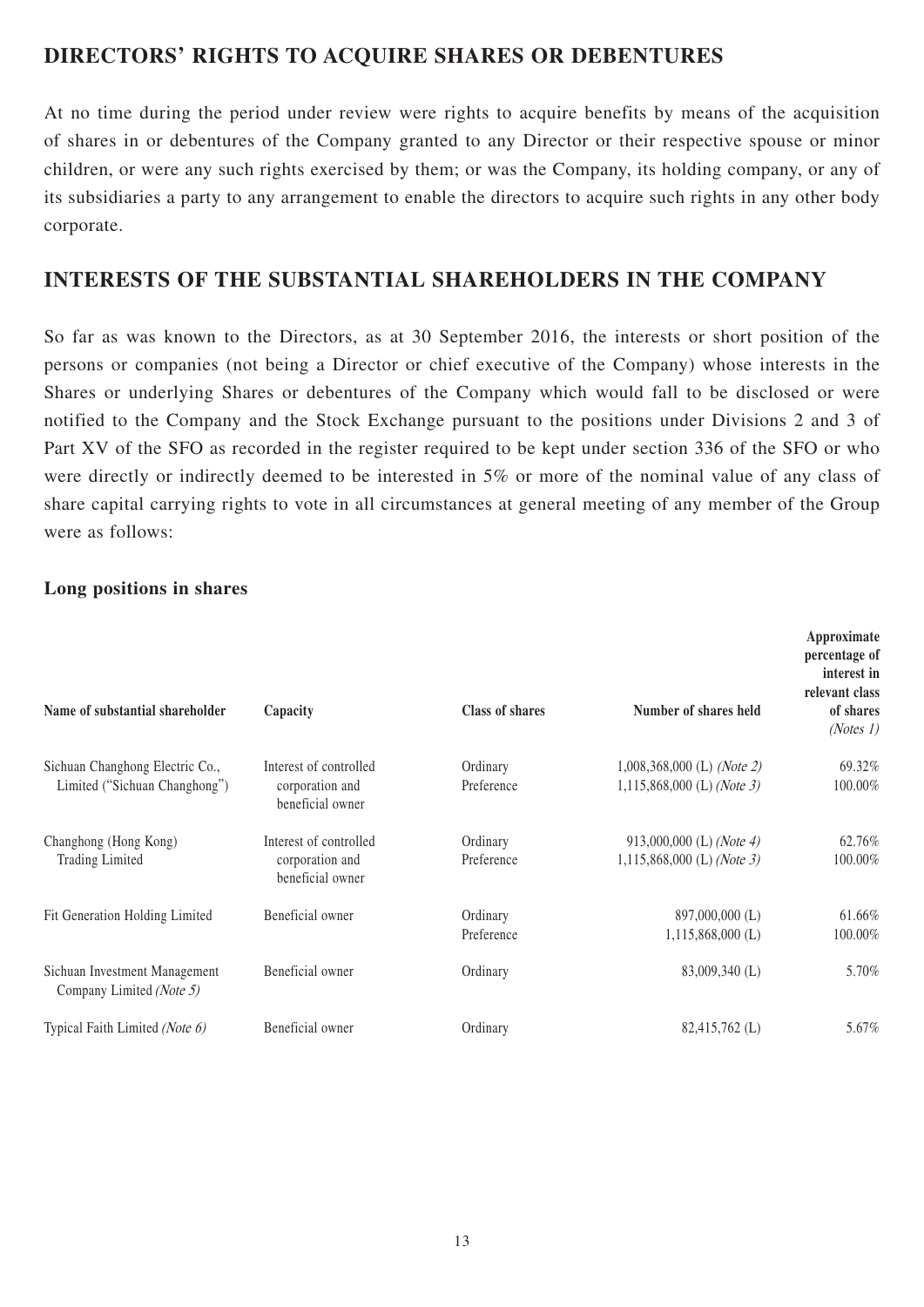#### Notes:

- 1. The percentages are calculated based on the total number of Shares and preference shares of the Company in issue as at 30 September 2016, which were 1,454,652,000 and 1,115,868,000, respectively.
- 2. Of the 1,008,368,000 Shares held by Sichuan Changhong, 95,368,000 Shares were held directly, 16,000,000 Shares were held through its wholly-owned subsidiary, Changhong (Hong Kong) Trading Limited and 897,000,000 Shares were held through Fit Generation Holding Limited, which is wholly– owned by Changhong (Hong Kong) Trading Limited.
- 3. 1,115,868,000 preference shares were held by Fit Generation Holding Limited, which is wholly– owned by Changhong (Hong Kong) Trading Limited, which is a wholly-owned subsidiary of Sichuan Changhong.
- 4. Of the 913,000,000 Shares, 16,000,000 Shares were held directly and 897,000,000 Shares were held through Fit Generation Holding Limited.
- 5. Upon completion the acquisition of the entire issued share capital of Wide Miracle Limited on 5 June 2014, Sichuan Investment Management Company Limited ceased to be a connected person of the Company and its shareholding in the Company is counted towards public float.
- 6. Typical Faith Limited is wholly-owned by Mr. Zhu.

Save as disclosed above, as at 30 September 2016, the Directors were not aware of any other person who had an interest or short position in the Shares or underlying Shares of the Company which would fall to be disclosed under Divisions 2 and 3 of Part XV of the SFO, or who was interested in 5% or more of the nominal value of any class of share capital, or options in respect of such capital, carrying rights to vote in all circumstances at general meetings of the Company.

### **DIRECTOR'S INTEREST IN A COMPETING BUSINESS**

Sichuan Changhong is a substantial shareholder of the Company established in the PRC of which shares are listed on the Shanghai Stock Exchange. Sichuan Changhong is principally engaged in the wholesale business of consumer home electronics items under the name of "Changhong".

Save as disclosed in this paragraph, none of the Directors or the substantial shareholders of the Company (as defined in the GEM Listing Rules) had an interest in a business which competes or may compete with the business of the Group during the period under review.